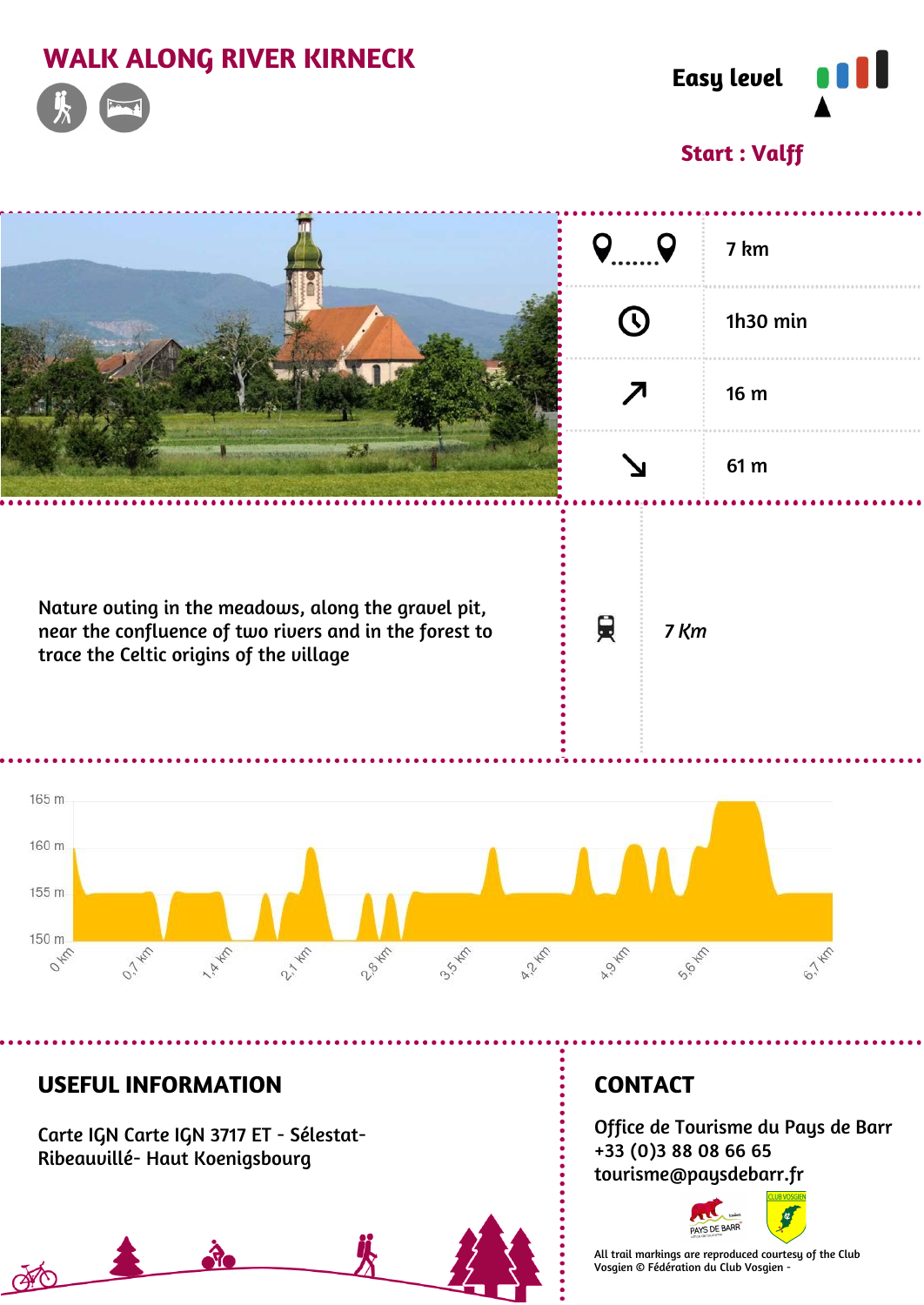## **STEPS**

#### **In the fields**

Leave the car park and turn right onto the D215 towards Krautergersheim. After the roundabout, turn right immediately following the pictogram of the goose. You will arrive in the fields. At the intersection, you will spot the gravel pit on the left. Turn left. At the next intersection follow the path in the middle. Go along the gravel pit to reach river Kirneck. Panoramic view of the vineuards and Mont Sainte-Odile.

#### **In the forest**

At the yellow hut, turn left and head towards the forest. On leaving the forest, cross the road and take the path opposite. At the next intersection, leave the Andlau river and turn right into the forest on a small path. On leaving the forest, follow the D206 road on the left. Be careful, no pavement. Then you will arrive at the car park.